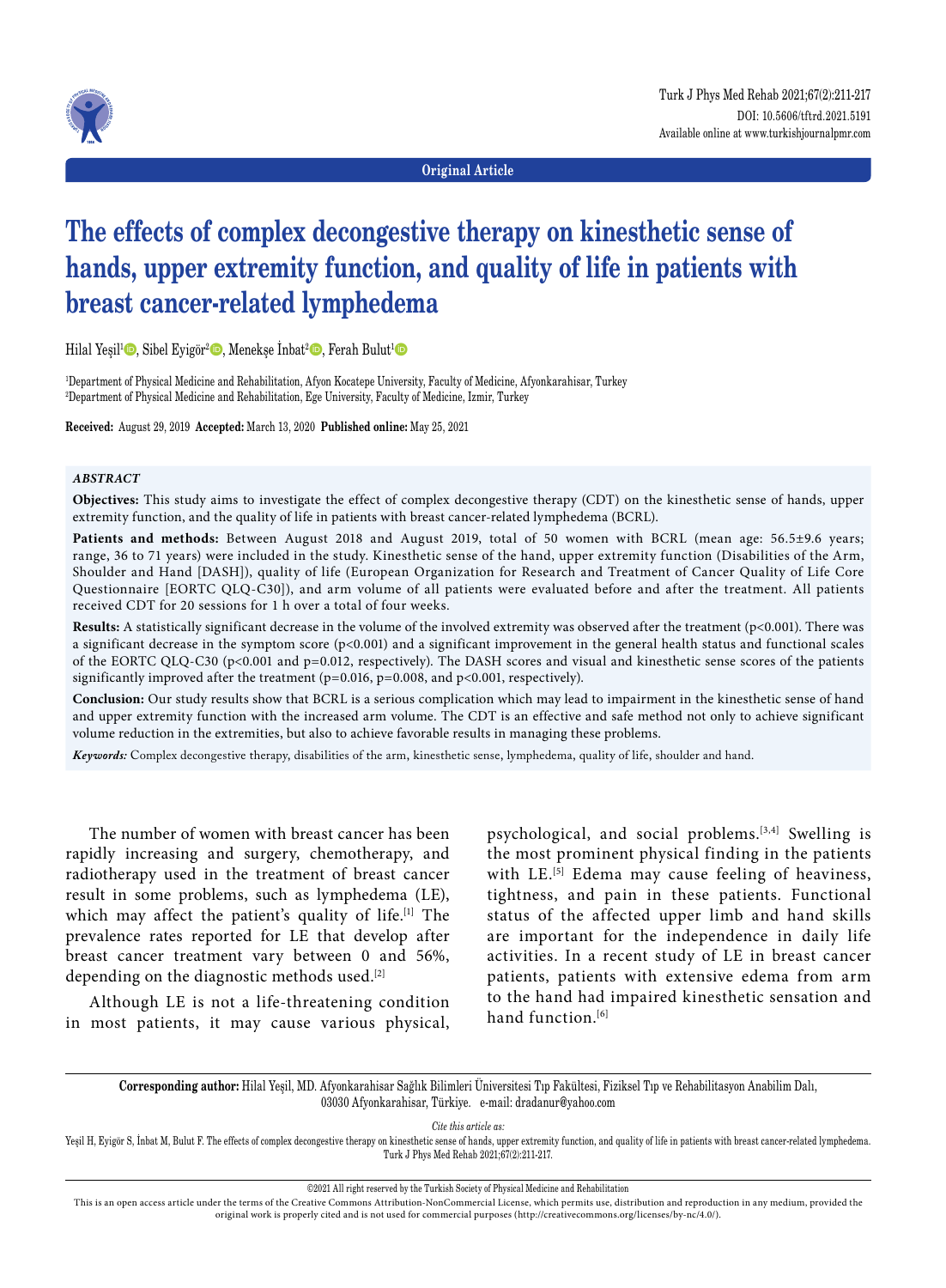There are several studies about kinesthetic sense, which is defined as the ability of sensing the movement of a joint (or an extremity), and many have shown that this sense is stimulated by the restriction of muscle spindle's ability to perceive movement primarily as a result of the action of muscle spindles with the contribution of receptors on the skin.[7] In daily practice, the kinesthetic sense is measured as the smallest change required to elicit awareness of movement in the joint. Kinesthetic sense is particularly important for hand skills.<sup>[6]</sup>

Complex decongestive therapy (CDT) is the gold-standard method in the treatment of LE.[8] Along with a significant volume reduction (50 to 70%), CDT also reduces skin fibrosis and improves skin status, improves functional status, increases the quality of life by relieving the symptoms of the patient, and reduces the risk of developing cellulitis and angiosarcoma.<sup>[8,9]</sup> Treatment includes skin care, manual lymphatic drainage (MLD), and compression therapy which are applied in two phases.<sup>[10]</sup>

Review of the literature reveals no study investigating the effects of CDT on the kinesthetic sense of hand in patients with BCRL, which is yet to be unveiled. In the present study, therefore, we aimed to investigate the effect of CDT on the kinesthetic sense of hands, upper extremity function, and the quality of life in patients with BCRL.

#### **PATIENTS AND METHODS**

This single-arm, pre-post intervention was conducted at Afyonkarahisar Health Sciences University and Ege University, Faculty of Medicine, Department of Physical Medicine and Rehabilitation between August 2018 and August 2019. A total of 50 women with BCRL (mean age: 56.5±9.6 years; range, 36 to 71 years) who were admitted to our center for physical rehabilitation and received CDT due to BCRL (Stage 2-3) with edema in their hands and with dominant extremity involvement were included in this study. Those having recurrent cancer, acute deep venous thrombosis, severe cardiac and pulmonary problems, and open wound and infections in the affected extremity, and patients undergoing therapy for LE within the past six months or having cognitive deficits that would infer responding the questions were excluded from the study. The study flow chart is shown in Figure 1. A written informed consent was obtained from each patient. The study protocol was approved by the Ege University, Faculty of Medicine Ethics Committee (date/no: 16-5.1/15). The study was conducted in accordance with the principles of the Declaration of Helsinki. All patients underwent 20 sessions of CDT daily for 1 h over a total of four weeks. This program was composed of patient education, MLD, compression therapy with a short-stretch bandage for 23 h per day, exercise, and skin care. The MLD massage was performed daily for 30 min, followed by multi-layered decongestive bandaging, and the patients were instructed to perform remedial exercises for LE, while the bandages were in place.

The treatment responses were evaluated at baseline and at four weeks after the initial examination. The demographic and clinical characteristics of the patients were recorded at the beginning of the treatment. The kinesthetic sense of the hand and hand grip strength in the affected arm, arm volume, functional status of the affected arm and health-related quality of life of the patients were evaluated before and after the treatment.

The kinesthetic sense was evaluated as the ability to copy different hand positions. The evaluations were performed using two different methods by providing visual and kinesthetic cues. The examined hand of the patient was positioned with the help of a masking plate to cover the patient's vision. While the patient's vision was covered, a total of nine assessments were performed, first one as a trial. In the visual control test, eight different hand positions were cued and the



**Figure 1.** Flow diagram of the study. CDT: Complex decongestive therapy.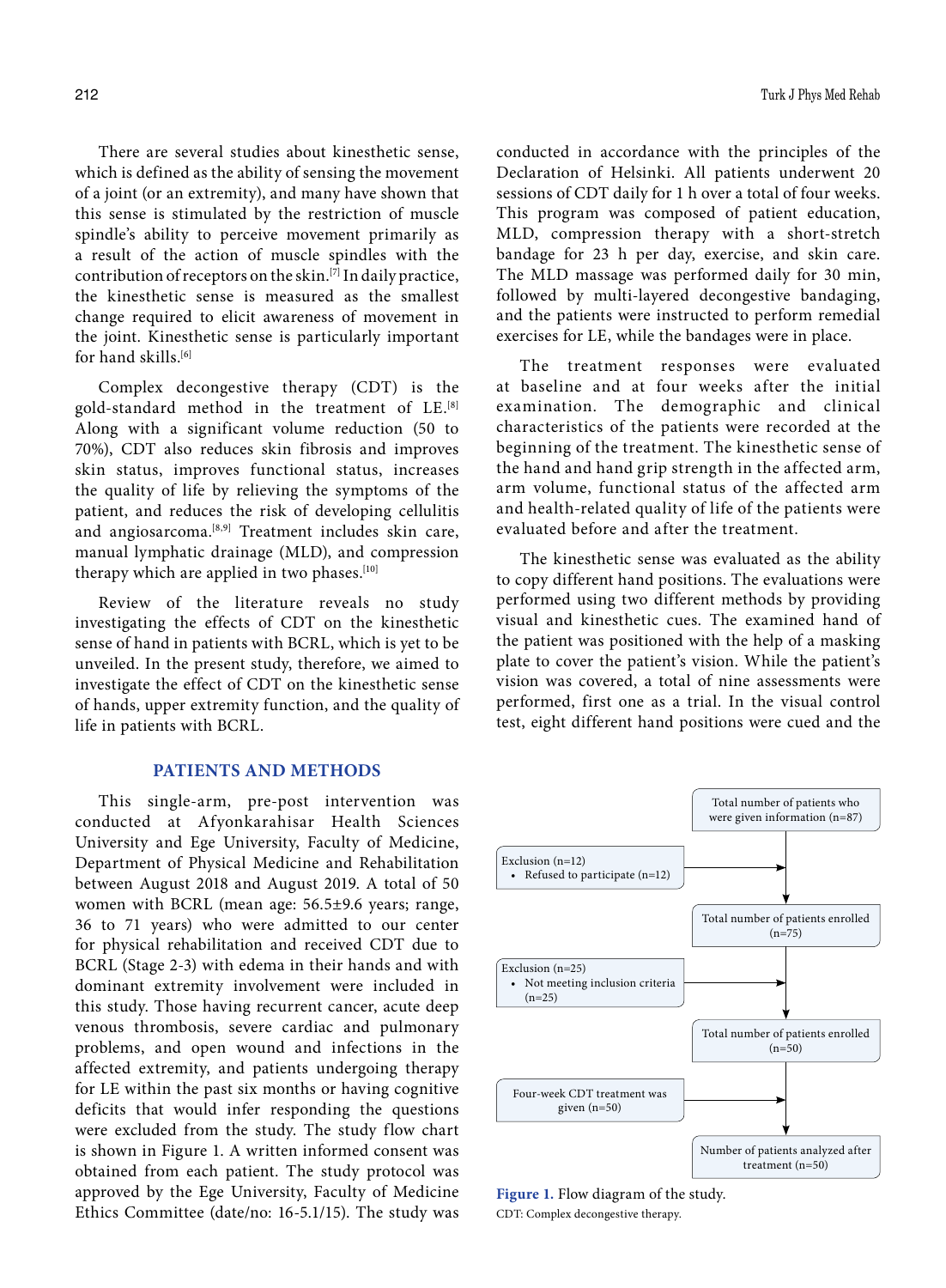patient was asked to reproduce the hand figures. In the assessment of kinesthetic test, both examined and the other hand of the patient were positioned to cover the patient's vision. The untested hand was positioned by the physician. The patient was asked to copy position of the untested hand with the tested hand. Both affected and intact arms were evaluated. The result was scored on a scale from 0 to 3 points.<sup>[6]</sup>

A Jamar hand dynamometer was used to evaluate the hand grip strength. The measurement was performed, while the patient was in the seated position with the elbow placed on the table, shoulder adducted and in neutral rotation, elbow joint in 90° flexion, and forearm and wrist in neutral position. The highest score in three trials was recorded.<sup>[11]</sup>

For the evaluation of edema, LE of the limbs were assessed by the same physiotherapist using the circumferential and volumetric methods before and after the treatment. Circumferential upper limb measurements were carried out with the arm abducted at 30°, starting at the level of the carpometacarpal joint, every 5 cm proximal to this point along both limbs. Afterwards, we used a computer program (limb volumes professional version 5.0) to convert these values into limb volumes in mL.<sup>[12]</sup>

Functional status of the arm was evaluated from the perspective of the patient using the Disabilities of the Arm, Shoulder and Hand (DASH) score. The DASH was developed by the Institute of Work and Health and Ontario and the American Academy of Orthopaedic Surgeons to evaluate upper extremity problems.[13] The questionnaire evaluates the functional status of the entire upper extremity with sports and musicians' module filled on a voluntary basis. It consists of 30 items related to the symptoms and daily life activities and takes around 5 min to complete, and it has a moderate scoring difficulty. All items are scored from 1 to 5 points (1= no difficulty, 5= unable to perform the activity). The total score ranges from 20 to 100 points, and higher scores indicate a greater level of disability.

The quality of life was evaluated using the European Organization for Research and Treatment of Cancer Quality of Life Core Questionnaire (EORTC QLQ-C30). This questionnaire was administered to evaluate the quality of life in patients with breast cancer, and consists of 30 questions and assesses symptoms which occurred in the previous two weeks. The items are rated on a Likert-type scale: 1- not at all, 2- a little, 3- quite a bit, 4- very much. The questionnaires are divided into three scales: Global Health Scale (GHS), Functional Scale (FS), and Symptom Scale (SS).<sup>[14]</sup>

## **Statistical analysis**

Statistical analysis was performed using the IBM SPSS version 22.0 (IBM Corp., Armonk, NY, USA) and MedCalc software (Medcalc Software, Belgium). Continuous variables were expressed in mean ± standard deviation (SD) or median (min-max), while categorical variables were expressed in number and percentage. Comparisons of pre- versus post-intervention values for continuous variables were made using the paired t-test. The kinesthetic sense loss was examined using the McNemar's test. The relationships between continuous variables were analyzed using the Pearson and Spearman correlation analyses. A *p* value of <0.05 was considered statistically significant.

## **RESULTS**

Baseline demographic and clinical characteristics of the patients are shown in Table 1.

Changes in the volume of involved limbs and EORTC QLQ-C30 scores, kinesthetic sense scores of the hand, and DASH scores after treatment are presented in Table 2. The mean volumes of the limbs before and after treatment protocol were 3,920.1±897.9 mL and 3,297.6±773.1 mL, respectively, indicating a statistically significant reduction in the volume of the involved limbs after the treatment (p<0.001).

There was a significant improvement in the GHS and FS scores of the EORTC QLQ-C30 (p<0.001 and p=0.012, respectively) and a significant reduction in the SS scores (p<0.001). The mean DASH score decreased from 48.5±30.5 at baseline to 39.9±21.9 after treatment, showing an improvement in the DASH scores after the treatment (p=0.016).

In addition, the patients had significant visual and kinesthetic sense scores after the treatment (p=0.008 and p<0.001, respectively). Also, the kinesthetic sense loss rate of the patients significantly decreased after the treatment (p=0.035 and p=0.001, respectively) (Table 3). However, we found no significant correlation between the volume change and visual (r=-0.098; p=0.499), and kinesthetic sense (r=-0.157; p=0.277) change after the treatment.

None of the patients experienced adverse effects related to the treatment, and no additional drugs were used for LE during the study.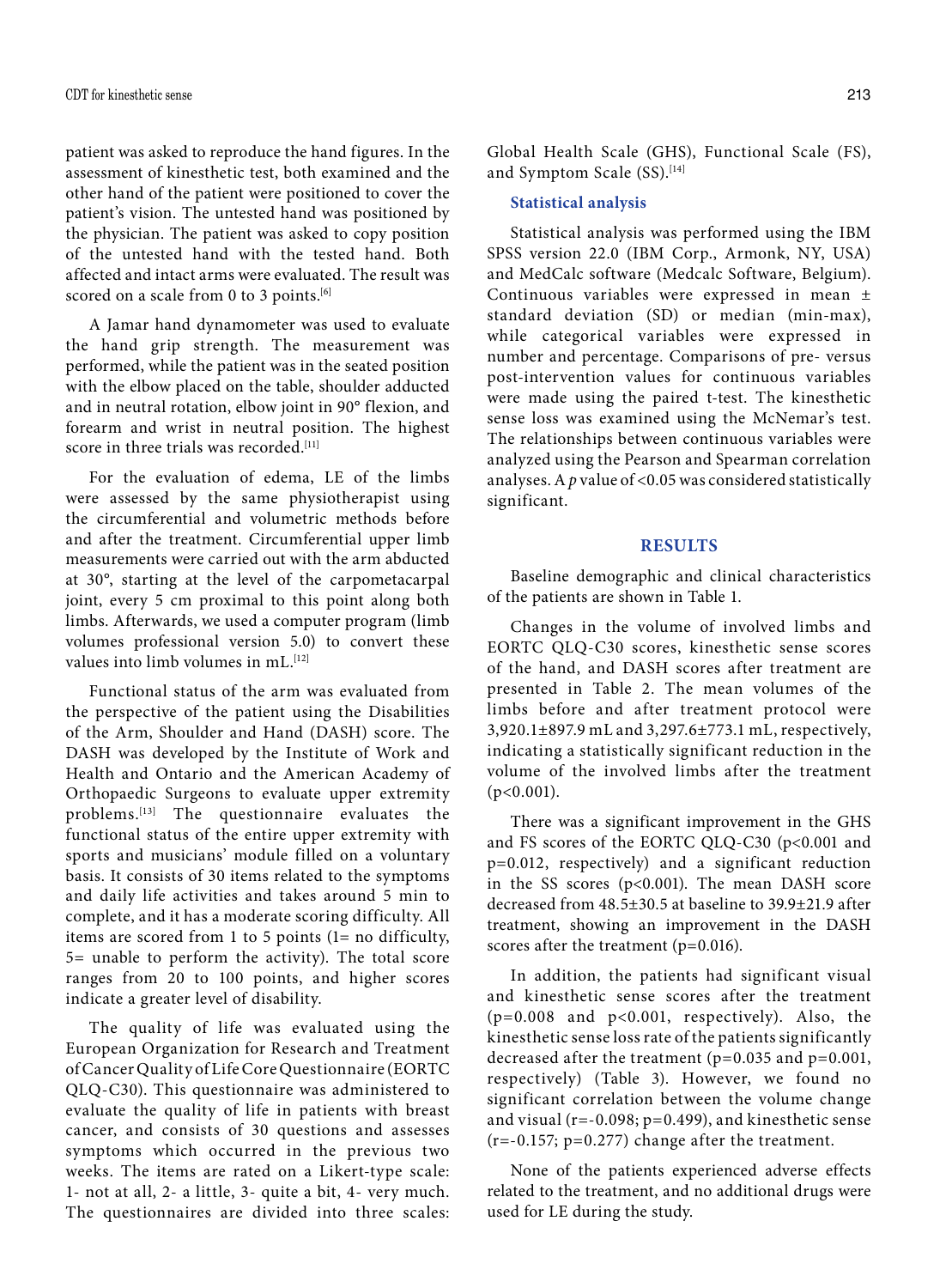| <b>TABLE 1</b><br>Demographic and clinical characteristics of patients (n=50) |                |      |                 |  |  |  |  |
|-------------------------------------------------------------------------------|----------------|------|-----------------|--|--|--|--|
|                                                                               | $\mathbf n$    | $\%$ | $Mean \pm SD$   |  |  |  |  |
| Age (year)                                                                    |                |      | $56.5 \pm 9.6$  |  |  |  |  |
| Education level                                                               |                |      |                 |  |  |  |  |
| Illiterate                                                                    | 3              | 6    |                 |  |  |  |  |
| Elementary school                                                             | 17             | 34   |                 |  |  |  |  |
| Middle or high school                                                         | 21             | 42   |                 |  |  |  |  |
| University                                                                    | 9              | 18   |                 |  |  |  |  |
| Operation type                                                                |                |      |                 |  |  |  |  |
| Total mastectomy                                                              | 23             | 46   |                 |  |  |  |  |
| Partial mastectomy                                                            | 13             | 26   |                 |  |  |  |  |
| Modified radical mastectomy                                                   | 14             | 28   |                 |  |  |  |  |
| Postoperative duration (month)                                                |                |      | $67.5 \pm 54.6$ |  |  |  |  |
| Duration of lymphedema (month)                                                |                |      | $21.2 \pm 10.7$ |  |  |  |  |
| Chemotherapy (yes)                                                            | 49             | 98   |                 |  |  |  |  |
| Number of chemotherapy cures                                                  |                |      | $7.9 \pm 3.1$   |  |  |  |  |
| Radiotherapy (yes)                                                            | 40             | 80   |                 |  |  |  |  |
| Number of radiotherapy sessions                                               |                |      | $23.0 \pm 12.3$ |  |  |  |  |
| Cigarette (yes)                                                               | $\overline{4}$ | 8    |                 |  |  |  |  |
| Body mass index (kg/cm <sup>2</sup> )                                         |                |      | $31.2 \pm 5.0$  |  |  |  |  |
| SD: Standard deviation.                                                       |                |      |                 |  |  |  |  |

| <b>TABLE 2</b><br>Change in volume of involved limbs, and EORTC-QLQ-C30 and DASH scores after<br>treatment                                                                                 |                    |                    |         |  |  |  |  |  |
|--------------------------------------------------------------------------------------------------------------------------------------------------------------------------------------------|--------------------|--------------------|---------|--|--|--|--|--|
|                                                                                                                                                                                            | Before treatment   | After treatment    |         |  |  |  |  |  |
| Variables                                                                                                                                                                                  | Mean±SD            | $Mean \pm SD$      | p       |  |  |  |  |  |
| Affected extremity volume (mL)                                                                                                                                                             | $3920.1 \pm 897.9$ | $3297.6 \pm 773.1$ | < 0.001 |  |  |  |  |  |
| EORTC-Q30-functional                                                                                                                                                                       | $72.4 \pm 18.6$    | $77.4 \pm 13.7$    | 0.012   |  |  |  |  |  |
| EORTC-Q30-symptom                                                                                                                                                                          | $26.5 \pm 12.7$    | $20.9 \pm 11.3$    | < 0.001 |  |  |  |  |  |
| EORTC-Q30-global health                                                                                                                                                                    | $58.0 \pm 18.3$    | $70.7 \pm 17.9$    | < 0.001 |  |  |  |  |  |
| <b>DASH</b>                                                                                                                                                                                | $48.5 \pm 30.5$    | $39.9 \pm 21.9$    | 0.016   |  |  |  |  |  |
| Jamar                                                                                                                                                                                      | $14.2 \pm 6.6$     | $14.1 + 4.7$       | 0.897   |  |  |  |  |  |
| EORTC-QLQ-C30: European Organization for Research and Treatment of Cancer Quality of Life Core Questionnaire;<br>DASH: Disabilities of the Arm, Shoulder and Hand; SD: Standard deviation. |                    |                    |         |  |  |  |  |  |

| <b>TABLE 3</b><br>Change in kinesthetic sense score, and kinesthetic sense loss ratio after treatment |      |                  |      |                 |         |  |  |
|-------------------------------------------------------------------------------------------------------|------|------------------|------|-----------------|---------|--|--|
|                                                                                                       |      | Before treatment |      | After treatment |         |  |  |
|                                                                                                       | $\%$ | $Mean \pm SD$    | $\%$ | $Mean \pm SD$   | p       |  |  |
| Kinesthetic sense score of the hand                                                                   |      |                  |      |                 |         |  |  |
| Visual                                                                                                |      | $2.7 + 0.4$      |      | $2.9 + 0.3$     | 0.008   |  |  |
| Kinesthetic                                                                                           |      | $2.4 \pm 0.5$    |      | $2.7 \pm 0.4$   | < 0.001 |  |  |
| Kinesthetic sense lost                                                                                |      |                  |      |                 |         |  |  |
| Visual                                                                                                | 42.5 |                  | 30   |                 | 0.035   |  |  |
| Kinesthetic                                                                                           | 80   |                  | 55   |                 | 0.001   |  |  |
| SD: Standard deviation.                                                                               |      |                  |      |                 |         |  |  |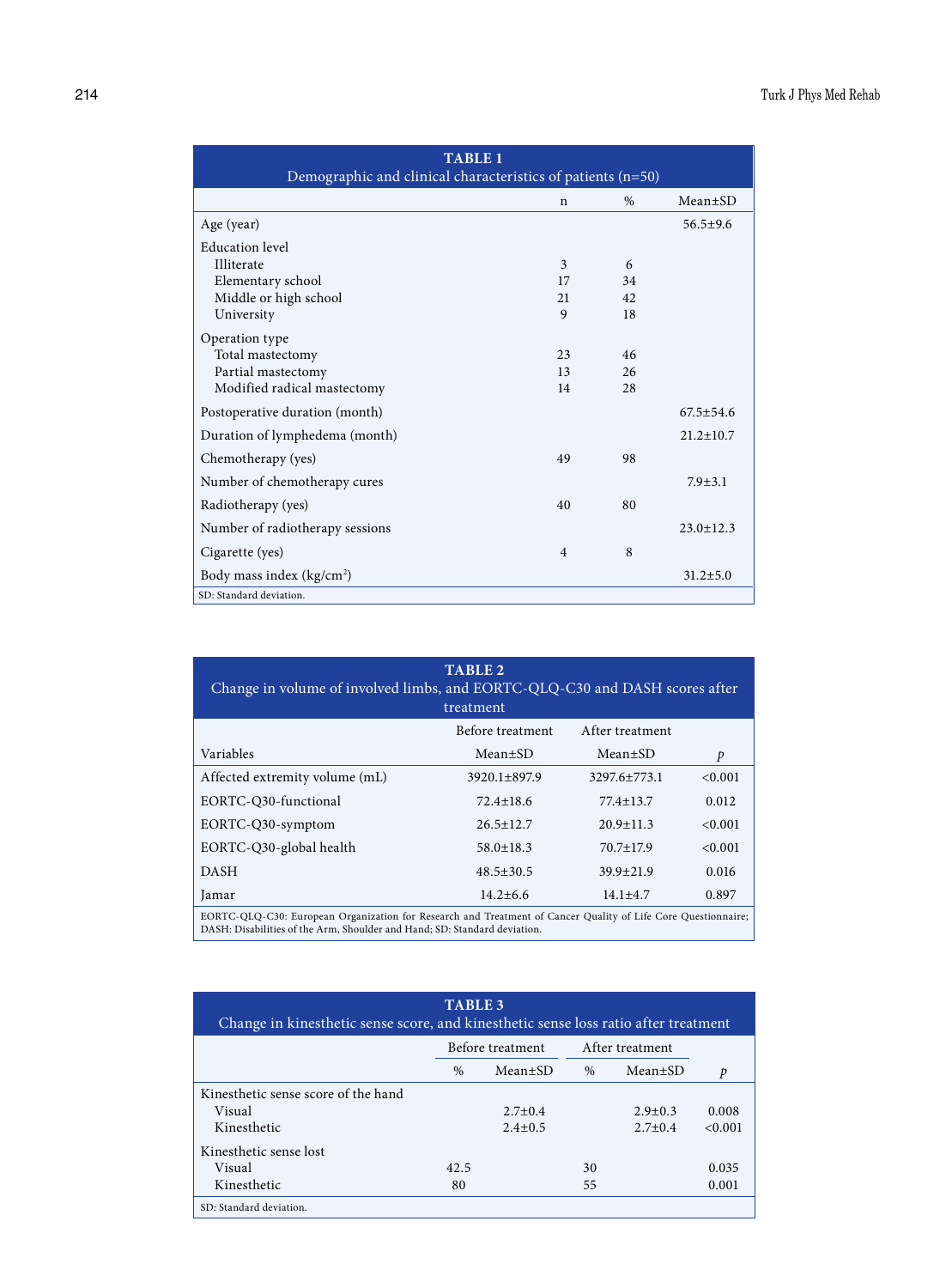## **DISCUSSION**

In this study, we evaluated the effect of CDT on the kinesthetic sense of hands, upper extremity function, and the quality of life in patients with BCRL. Our study results showed that CDT significantly improved both visual and the kinesthetic sense of the hands in patients receiving CDT treatment and CDT had significant effects on the arm volumes, functional status of the upper extremity, and the quality of life of the patients.

It has been well documented that LE affects many aspects of the human body, such as sensorial deficits, pain, loss of strength, restricted mobility, the tendency to infection, and skin tenderness in the affected limb.[15-17] In the presence of edema in the hand accompanying the arm edema which occurs in 60 to 70% of patients with LE in the upper limb, a significant loss may occur in the hand functions.<sup>[6]</sup> Consequently, this loss interferes with the patient's ability to perform daily life activities or necessitates external support and adversely affects the patient's quality of life.[18,19] Currently, CDT is considered the gold standard in the treatment of LE.<sup>[8]</sup> Several studies to date have investigated the effectiveness of CDT in treating and preventing the development of post-mastectomy LE.[20-22] The study by Noh et al.[9] evaluated the effectiveness of CDT in edema in 35 upper limbs of patients with LE and they found a significant improvement in the arm volumes. In another study, Yamamoto and Yamamoto<sup>[23]</sup> reported a median reduction of 328.7 mL in the upper extremity volume following CDT with a rate of median volume reduction of 58.9%. According to the results of a systematic review of 26 studies on CDT published from 2004 through 2011, CDT was found to reduce the extremity volume.<sup>[8]</sup> Similar to these studies, in the present study, we found a significant improvement in the extremity volume with CDT in the patients with a mean LE duration of 21.2±10.7 months.

Health-related quality of life has become more important with an increasing survival of patients with breast cancer thanks to the introduction of modern treatment options.[24,25] Volume reduction achieved by CDT has resulted in an improvement in physical functions and quality of life.[8] The study by Noh et al.[9] evaluated 35 upper extremities of patients with LE and reported a significant improvement in the quality of life using Short Form-36 health survey. Similarly, prospective cohort studies conducted by Mondry et al.<sup>[26]</sup> and Yesil et al.<sup>[12]</sup> reported an increase

in the quality of life score using CDT. According to the results of a recent review, exercise and CDT were associated with the most significant improvements in the health-related quality of life regarding targeted treatments for BCRL.<sup>[27]</sup> Similar to those reported in previous studies, our findings showed a significant improvement in all scales of EORTC QLQ-C30 and consider that CDT was effective in improving the quality of life of the patients with LE.

Upper extremity functions decline as a result of joint motion limitation, weakness, paresthesia, rotator cuff tendonitis, and pain caused by upper extremity LE.[28] Physical impairment in the upper extremities contributes to limitations in activities requiring the use of the affected upper limb.<sup>[29,30]</sup> A limited number of studies has reported that CDT contribute to the improvement in upper extremity functions in patients with  $LE.$ <sup>[31]</sup> Buragadda et al.<sup>[31]</sup> suggested that CDT combined with the home-based program was more effective treatment than conventional therapies such as MLD, bandaging, glenohumeral joint mobilization, and respiratory exercises to reduce edema and improve upper extremity functions in patients with LE after mastectomy. In the present study, we showed a significant improvement with CDT in the extremity functions as assessed by DASH scores before and after the treatment.

The term kinesthesia refers to the perception of body parts in the space and recognizes the roles of the other parts of the body, and this term is used to express the conscious awareness of the body parts and their movements.<sup>[32]</sup> In addition, kinesthesia plays a role in the hand skills and performance of movements.[33] The impairment in the kinesthetic sense of the hand particularly affects hand functions.<sup>[34]</sup> Hwang et al.<sup>[35]</sup> compared patients with myelomeningocele aged between six and 12 years with healthy children regarding their kinesthetic sense and they reported that weakening in kinesthetic sense resulted in an impairment in hand function in children with myelomeningocele. Similarly, Minns et al.[36] demonstrated an inadequate kinesthetic sense as being one of the causes of insufficient hand functions in children with myelomeningocele.

Although many studies have investigated upper extremity function in patients with BCRL, only one study to date has evaluated the effects of edema on the kinesthetic sense of the hand.<sup>[6]</sup> A cross-sectional study conducted by Karadibak and Yavuzsen<sup>[6]</sup> assessed the functionality and the kinesthetic sense of the hand in women who developed BCRL. Kinesthetic sense of patients without edema in the hand was found to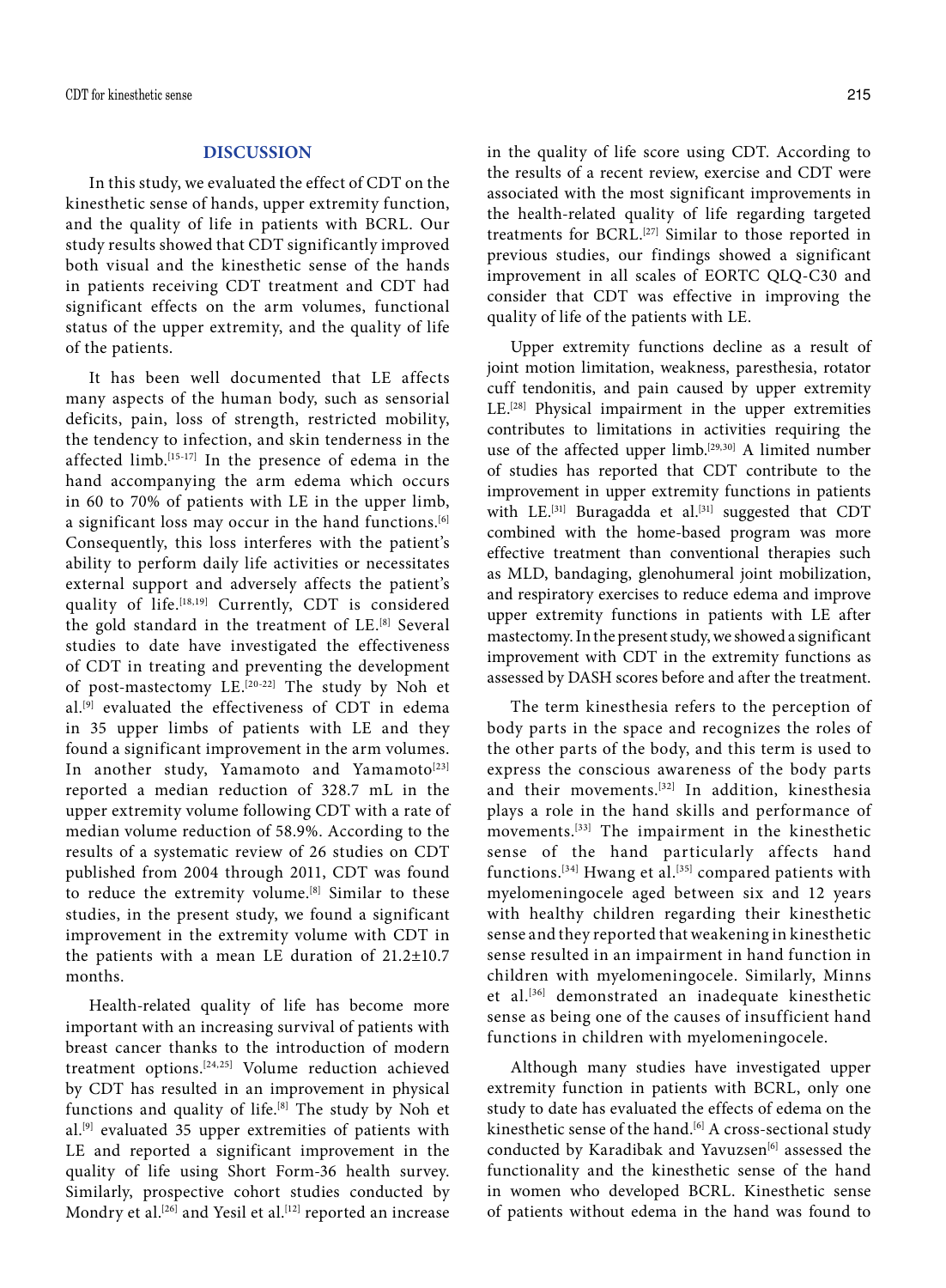be better, compared to those with edema in the hand. The authors also observed loss of kinesthetic sense in 65.3% of patients who had coexisting impairment in performing daily life activities.

Considering that hand skills and performance are one of the important causes which affect the quality of life in patients with BCRL, it is reasonable to expect an increase in the performance with therapies provided to these patients. The present study, therefore, examined whether CDT used as the gold-standard method improved the kinesthetic sense of the hand in our LE patients with edema in their hands, and with dominant extremity involvement. Therefore, we used a test method which was comprised of eight different hand positions developed by Lynch et al.<sup>[33]</sup> and adapted by Grant and Watter<sup>[37]</sup> to evaluate the kinesthetic sense of the hand and we observed a significant improvement both in visual and kinesthetic functions after the treatment, compared to pretreatment values. However, we found no significant correlation between the volume change and kinesthetic sensation change after treatment. We attribute these results to various kinesthetic interventions such as massage and bandaging (i.e., short stretch produces a friction against the skin, as the patient moves) in CDT treatment, rather than volume decline in these patients. However, we found a significant negative correlation between the DASH scores before treatment and both visual and kinesthetic sense, suggesting that patients with impaired kinesthetic sense showed poorer upper extremity physical functions than patients with an intact kinesthetic sense. Based on these findings, we consider that rehabilitation programs focusing on improving upper extremity functions in daily life activities in patients with BCRL should also pay attention to kinesthetic sense.

Nonetheless, there are some limitations to this study. First, the relatively low number of patients in the study restricts the scope of the study. Second, we were only able to evaluate the short-term results of the patients. Further large-scale, longitudinal followup studies are warranted to confirm our findings and show the long-term effects of CDT. Although patient compliance and attendance rates were good, the hospital setting is another limitation. Additionally, hand edema was unable to be measured, although kinesthetic sense evaluation was performed and, probably, this resulted in the lack of a significant correlation between the decrease in the upper limb volume and kinesthetic sensory changes. Despite the limitations, on the other hand, we should note that this preliminary study is the first cohort study in

the literature to evaluate the efficacy of CDT on kinesthetic sense in patients with BCRL.

In conclusion, BCRL is a serious complication which may lead to symptoms, such as pain, functional loss, weakness, fatigue, psychosocial problems, and eventually deterioration in the quality of life. In this study, significant improvements were observed concerning kinesthetic sense of hand, upper extremity functions, arm volume and the quality of life of patients with BCRL. These findings suggest that CDT is an effective and safe method to achieve not only a significant volume reduction in limbs involved by LE, but also favorable outcomes in the management of the health problems that are addressed in this paper.

#### **Declaration of conflicting interests**

The authors declared no conflicts of interest with respect to the authorship and/or publication of this article.

#### **Funding**

The authors received no financial support for the research and/or authorship of this article.

# **REFERENCES**

- 1. Rogan S, Taeymans J, Luginbuehl H, Aebi M, Mahnig S, Gebruers N. Therapy modalities to reduce lymphoedema in female breast cancer patients: a systematic review and metaanalysis. Breast Cancer Res Treat 2016;159:1-14.
- 2. Das N, Baumgartner RN, Riley EC, Pinkston CM, Yang D, Baumgartner KB. Treatment-related risk factors for arm lymphedema among long-term breast cancer survivors. J Cancer Surviv 2015;9:422-30.
- 3. Gärtner R, Jensen MB, Kronborg L, Ewertz M, Kehlet H, Kroman N. Self-reported arm-lymphedema and functional impairment after breast cancer treatment--a nationwide study of prevalence and associated factors. Breast 2010;19:506-15.
- 4. Chachaj A, Małyszczak K, Pyszel K, Lukas J, Tarkowski R, Pudełko M, et al. Physical and psychological impairments of women with upper limb lymphedema following breast cancer treatment. Psychooncology 2010;19:299-305.
- 5. Tiwari P, Coriddi M, Salani R, Povoski SP. Breast and gynecologic cancer-related extremity lymphedema: a review of diagnostic modalities and management options. World J Surg Oncol 2013;11:237.
- 6. Karadibak D, Yavuzsen T. Evaluation of kinesthetic sense and hand function in women with breast cancer-related lymphedema. J Phys Ther Sci 2015;27:1671-5.
- 7. Kito T, Hashimoto T, Yoneda T, Katamoto S, Naito E. Sensory processing during kinesthetic aftereffect following illusory hand movement elicited by tendon vibration. Brain Res 2006;1114:75-84.
- 8. Lasinski BB, McKillip Thrift K, Squire D, Austin MK, Smith KM, Wanchai A, et al. A systematic review of the evidence for complete decongestive therapy in the treatment of lymphedema from 2004 to 2011. PM R 2012;4:580-601.